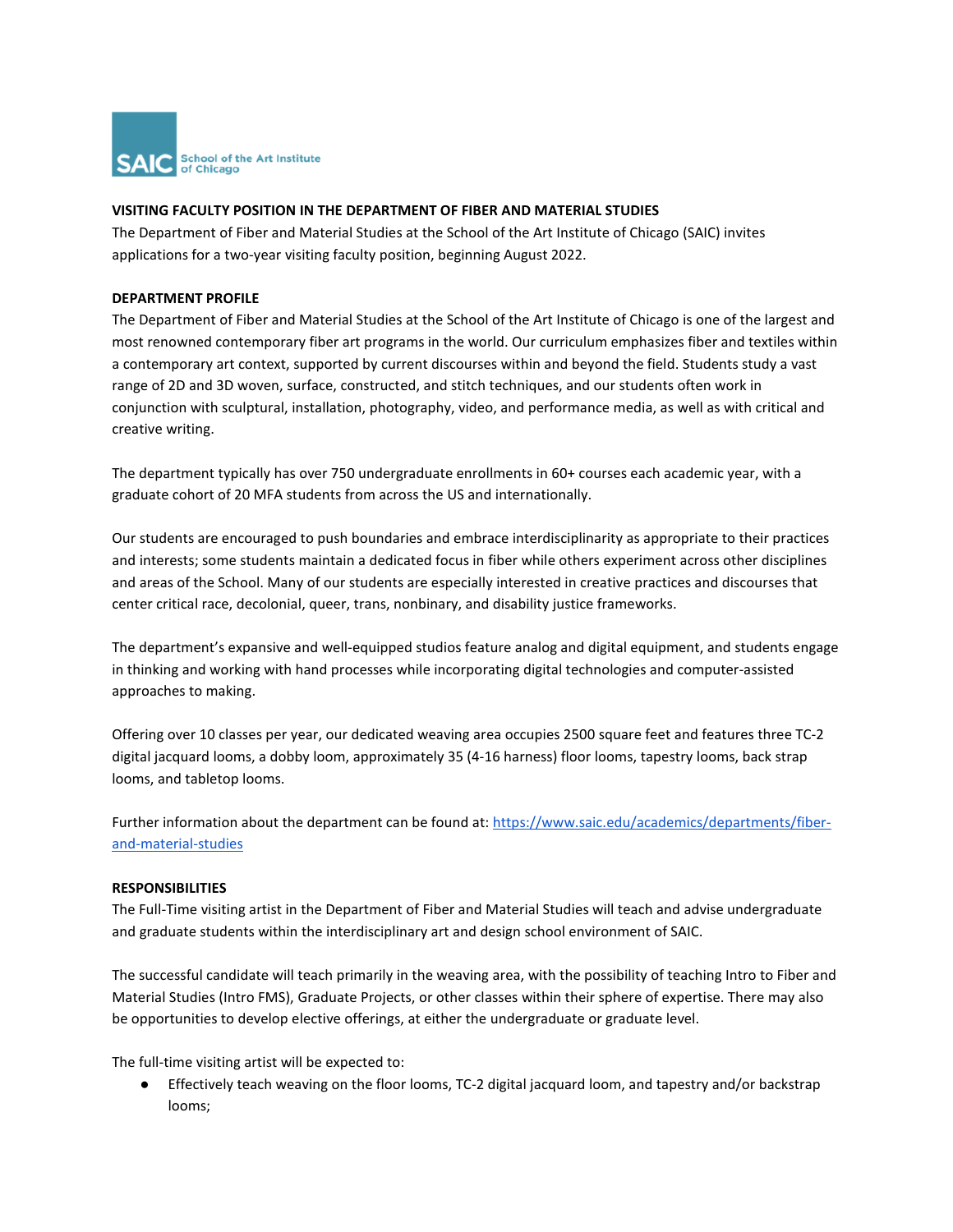- Effectively teach multi-level weaving courses that include both beginner and advanced students at the undergraduate and graduate level.
- Meet with Fiber and Material Studies staff and weaving faculty to discuss facility needs 2-4 times each academic year
- As necessary, supervise and work closely with the graduate Jacquard Assistant.

The full-time visiting artist will be located full time in Chicago from late August 2022 through May 2024 and will maintain an active presence on campus.

# **Qualifications**

An MFA in fiber or textiles or a terminal degree in another relevant studio discipline is required. Teaching experience beyond the level of teaching assistantships is preferred. The ideal candidate will be well-versed in a broad range of weaving techniques and be able to teach both technical and conceptual skills; be well-versed in contemporary discourses on weaving; and be able to locate contemporary weaving within more expansive and diverse global and decolonial histories. Preference will be given to candidates who can teach floor loom and jacquard weaving at the intermediate and advanced levels.

We seek candidates with the experience, knowledge and aptitude to teach and mentor students from diverse backgrounds who can contribute to the diversity of the School by bringing a perspective, way of thinking, and/or a unique set of experiences that expand conversations and practices in the field.

## **APPLICATION PROCEDURES**

On or before **Wednesday, July 6, 2022**, please submit application materials via [http://SAICfaculty.slideroom.com.](http://saicfaculty.slideroom.com/) You will be asked to create an account after which time you may complete the application composed of fill-in fields and uploaded documents. You are encouraged to begin the application well before the deadline. No applications may be submitted beyond the deadline for any reason.

Complete the fields for: educational background; current position; and contact information for three professional references.

Please convert all word documents into PDFs before uploading.

## **Required files to upload include**

- cover letter stating your interests and qualifications
- resume or curriculum vitae
- artist statement or statement of research and practice
- documentation of professional work
- separate documentation of students' work (if available)
- a list of your weaving skills and level (beginner, intermediate, expert). Please include technical knowledge of each weaving area: backstrap/card/tapestry, floor loom (4-16 harness), dobby, TC-2 digital jacquard
- statement of teaching philosophy that emphasizes your approach to teaching weaving, including your thoughts on teaching a diverse student population and creating an inclusive learning environment
- two or more examples of course syllabi